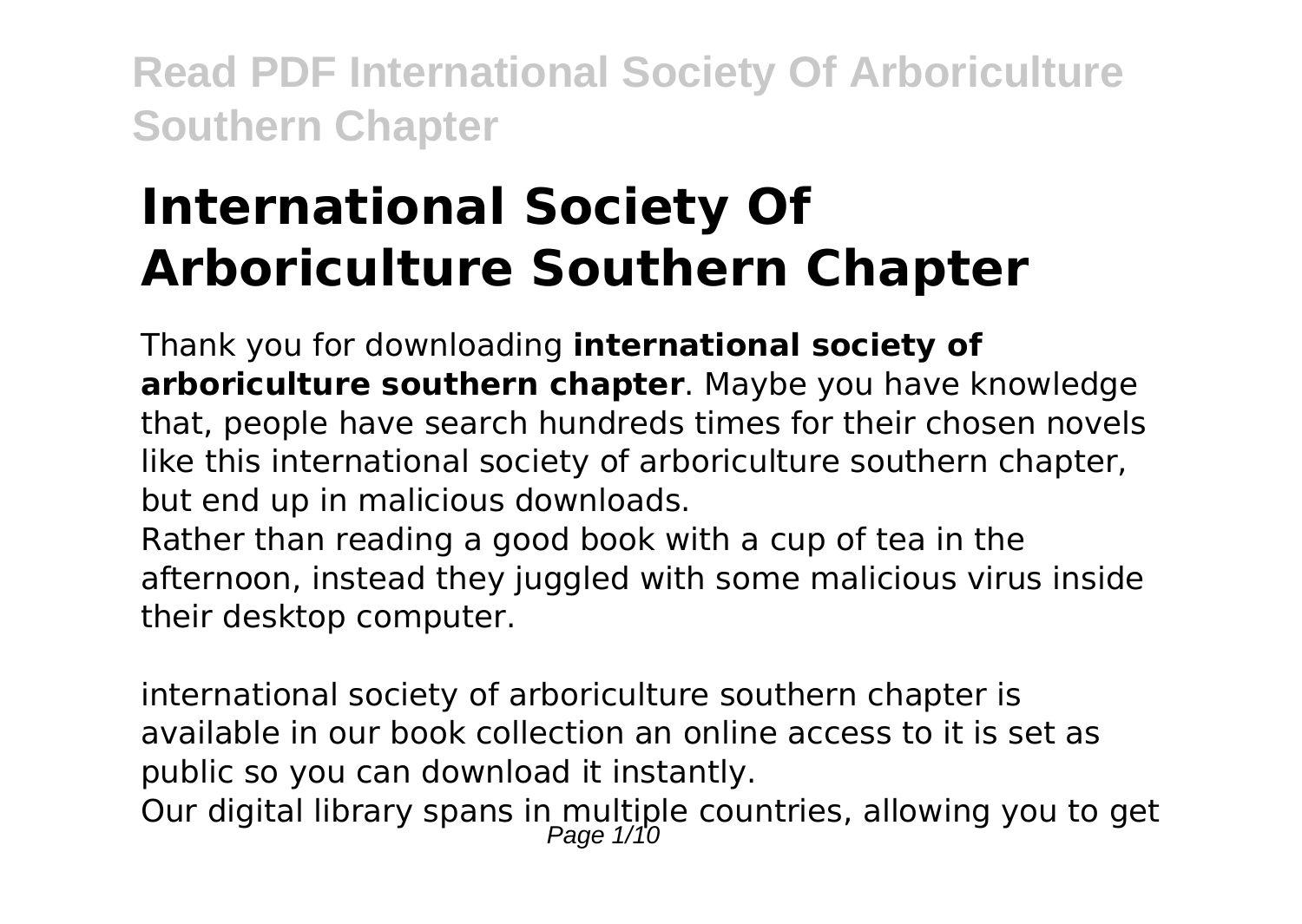the most less latency time to download any of our books like this one.

Merely said, the international society of arboriculture southern chapter is universally compatible with any devices to read

Since it's a search engine. browsing for books is almost impossible. The closest thing you can do is use the Authors dropdown in the navigation bar to browse by authors—and even then, you'll have to get used to the terrible user interface of the site overall.

### **International Society Of Arboriculture Southern**

The ISA Southern Chapter. is a non-profit organization. comprised of members in Alabama, Arkansas, Georgia, Louisiana, Mississippi, North Carolina, South Carolina, Tennessee, Puerto Rico, and the US Virgin Islands.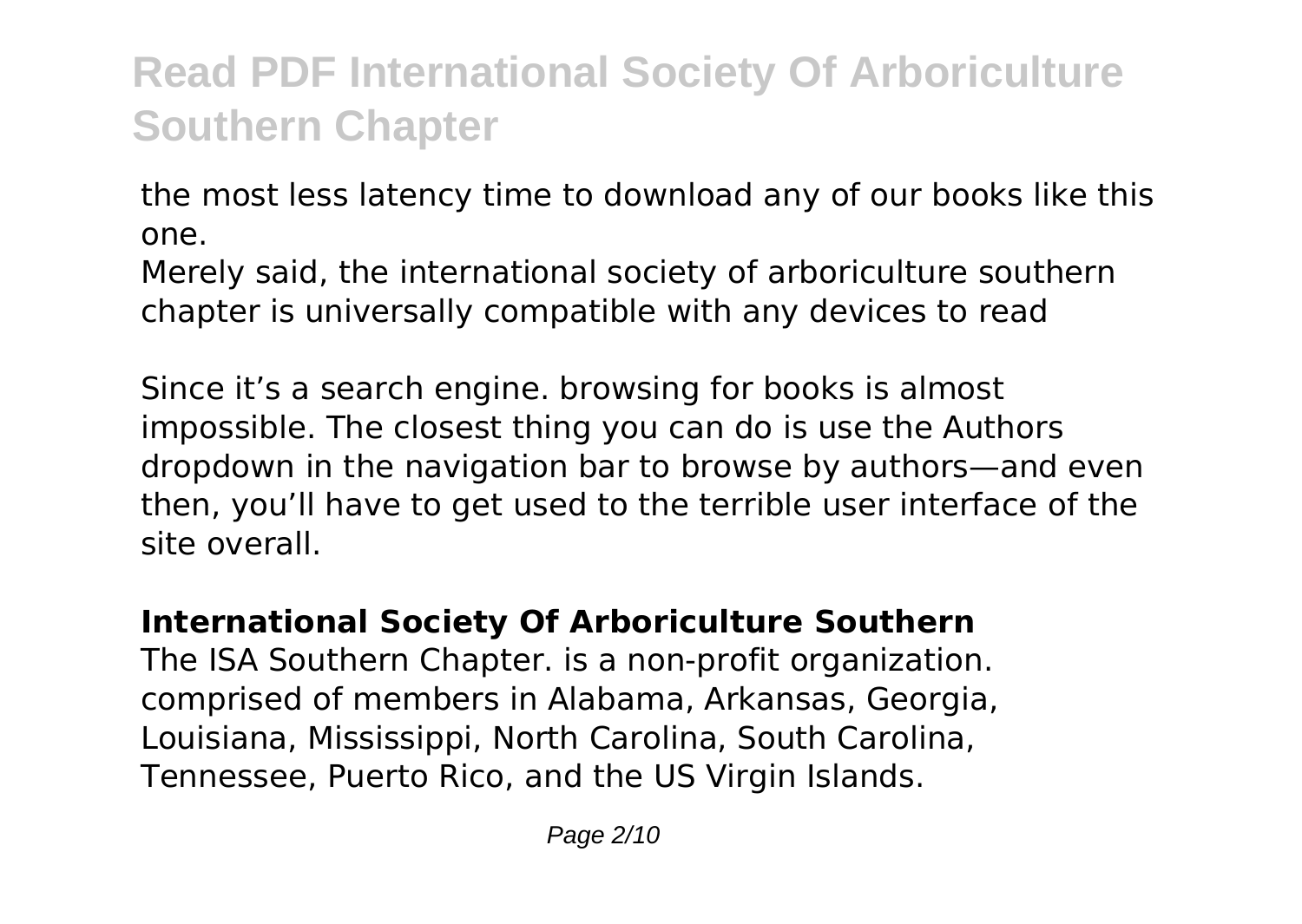#### **ISA Southern Chapter**

International Society of Arboriculture 270 Peachtree St NW, Suite 1900 Atlanta GA 30303 United States. Phone: +1.678.367.0981. Facebook Twitter YouTube LinkedIn

#### **International Society of Arboriculture - Contact Us**

February 19-21, 1942: Approximately 50 people in attendance at the Fifth Southern Shade Tree Conference voted unanimously to affiliate with the National Shade Tree Conference (now the International Society of Arboriculture). Learn moreabout the Chapter's history (.pdf).

#### **History & Services — ISA Southern Chapter**

Society of Commercial Arboriculture (SCA) members are concerned with establishing and sustaining long-range programs such as management, business trends, certification, legal issues, safety standards, compliance, equipment evaluation, job costing,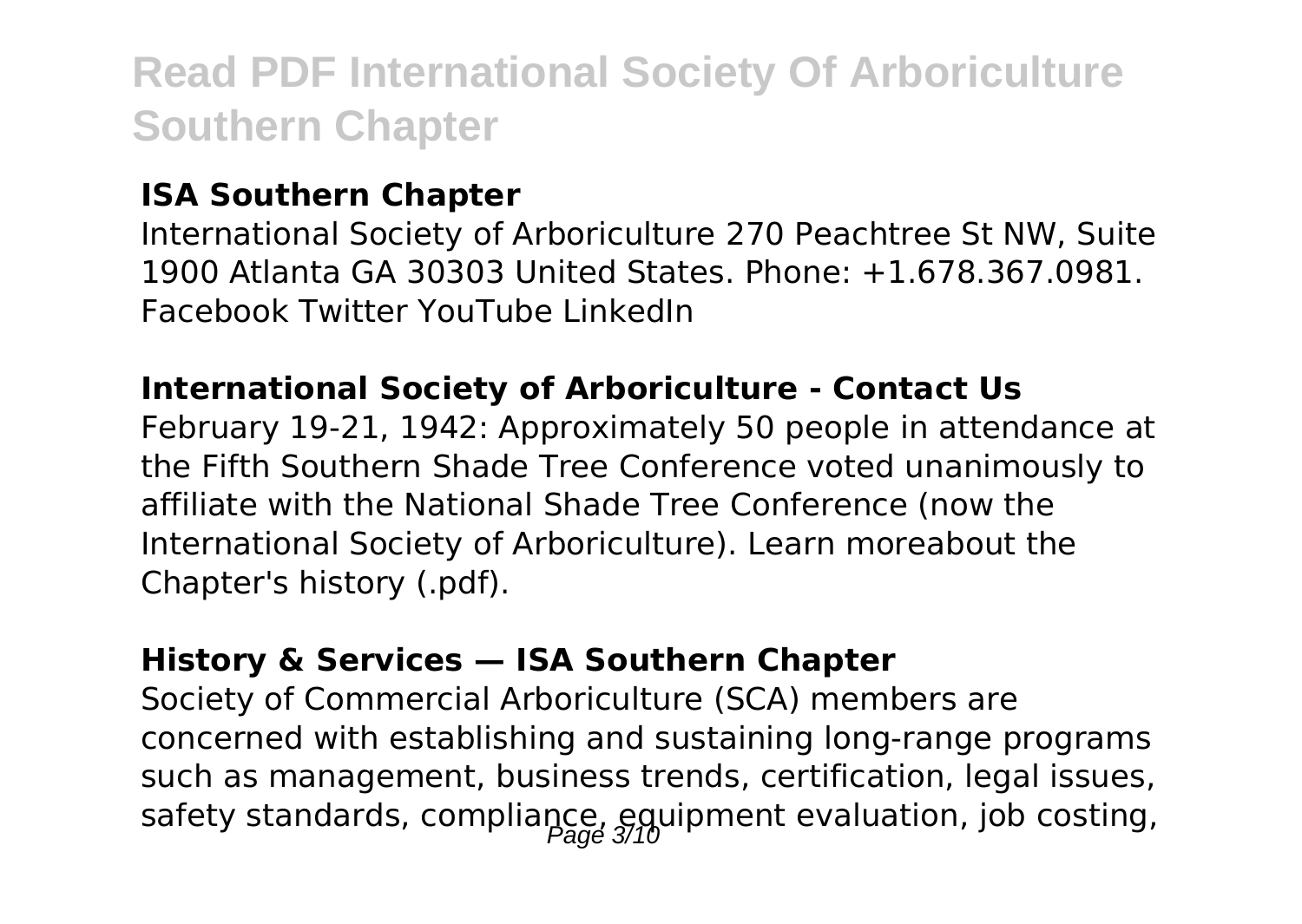and tree evaluation. Publishes quarterly newsletter, SCAToday.

#### **International Society of Arboriculture > Who We Are > Our ...**

International Society of Arboriculture 270 Peachtree Street NW Suite 1900 Atlanta, GA 30303 United States Mailing Address. International Society of Arboriculture PO Box 191 Annapolis Junction, MD 20701 United States

### **International Society of Arboriculture > Careers > Career**

**...**

The International Society of Arboriculture promotes the professional practice of arboriculture and fosters a greater worldwide awareness of the benefits of trees.

### **International Society of Arboriculture**

International Society of Arboriculture (ISA) Certified Arborists on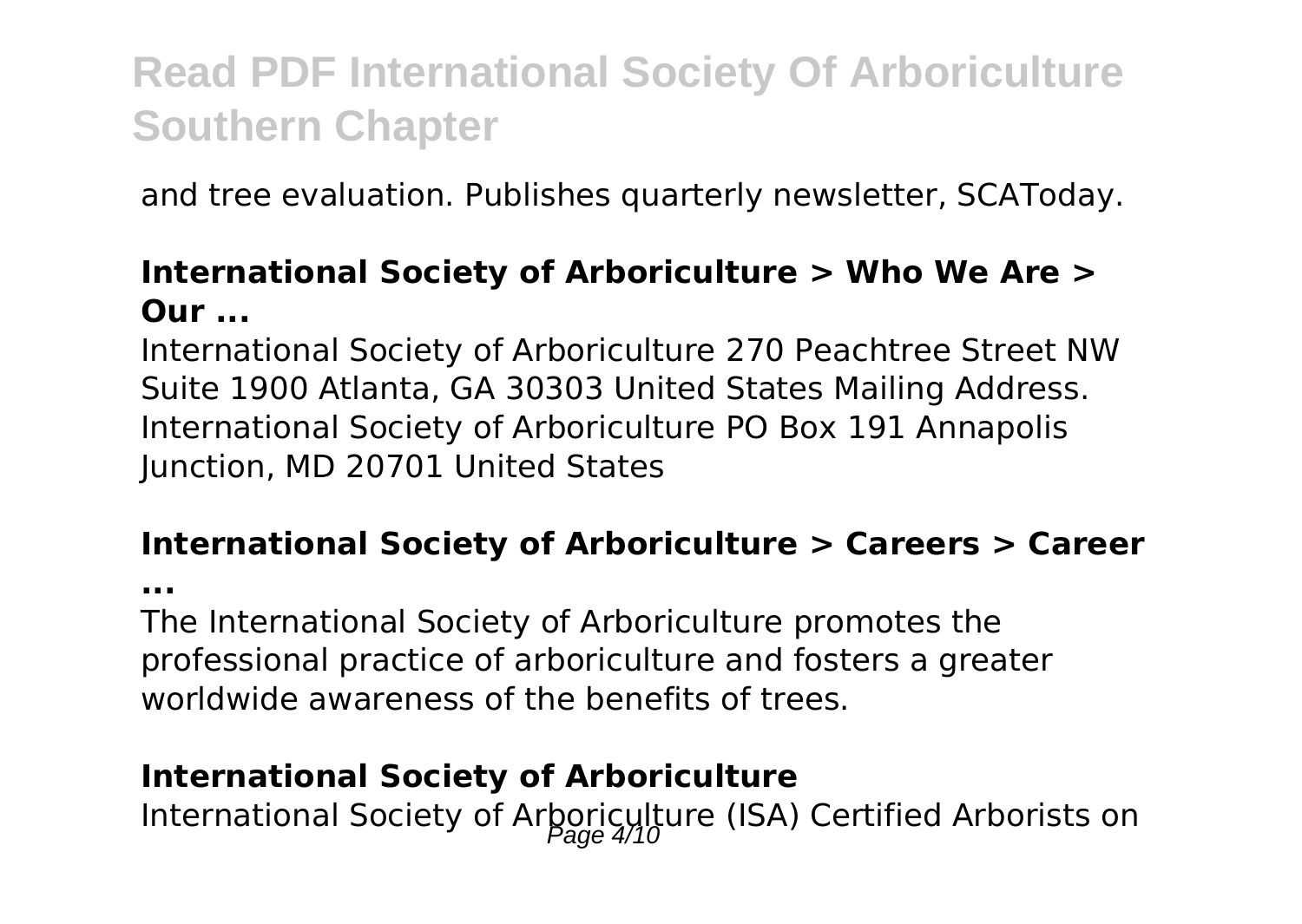Staff. An arborist by definition is an individual who is trained in the art and science of planting, caring for, and maintaining individual trees. ISA arborist certification is a nongovernmental, voluntary process by which individuals can document their base of knowledge.

#### **Southern California Tree Service | Gomez Landscape & Tree Care**

Our Southern Chapter Tree Climbing Championship is set for March 20-21 in Atlanta as well. ... ISA Southern Chapter is an affiliate of the International Society of Arboriculture. Email comments and questions about this site to Skip Kincaid, ISA Southern Chapter Executive Director.

#### **Conference Overview — ISA Southern Chapter**

International Society of Arboriculture 270 Peachtree St NW, Suite 1900 Atlanta, GA 30303 Upited States. Phone: +1.678.367.0981.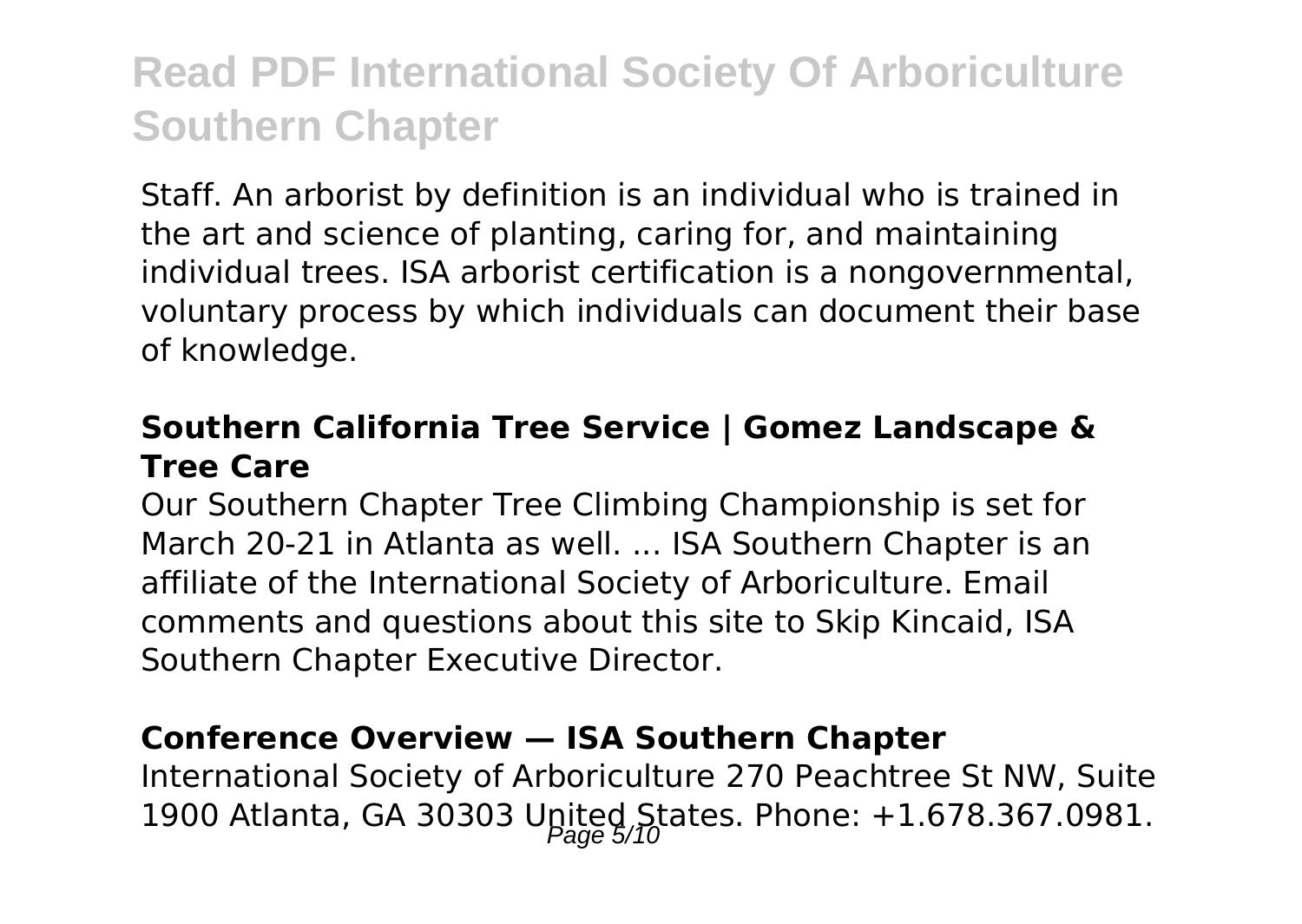Facebook Twitter YouTube LinkedIn

### **International Society of Arboriculture**

International Society of Arboriculture 270 Peachtree Street NW Suite 1900 Atlanta, GA 30303 United States Mailing Address. International Society of Arboriculture PO Box 191 Annapolis Junction, MD 20701 United States

### **Continuing Education - International Society of Arboriculture**

All applicants must be residents and students within the geographic area of the International Society of Arboriculture-Southern Chapter: Alabama, Georgia, Louisiana, Mississippi, North Carolina, South Carolina, Tennessee, Arkansas, Puerto Rico, and US Virgin Islands.

## **Scholarship — ISA Southern Chapter**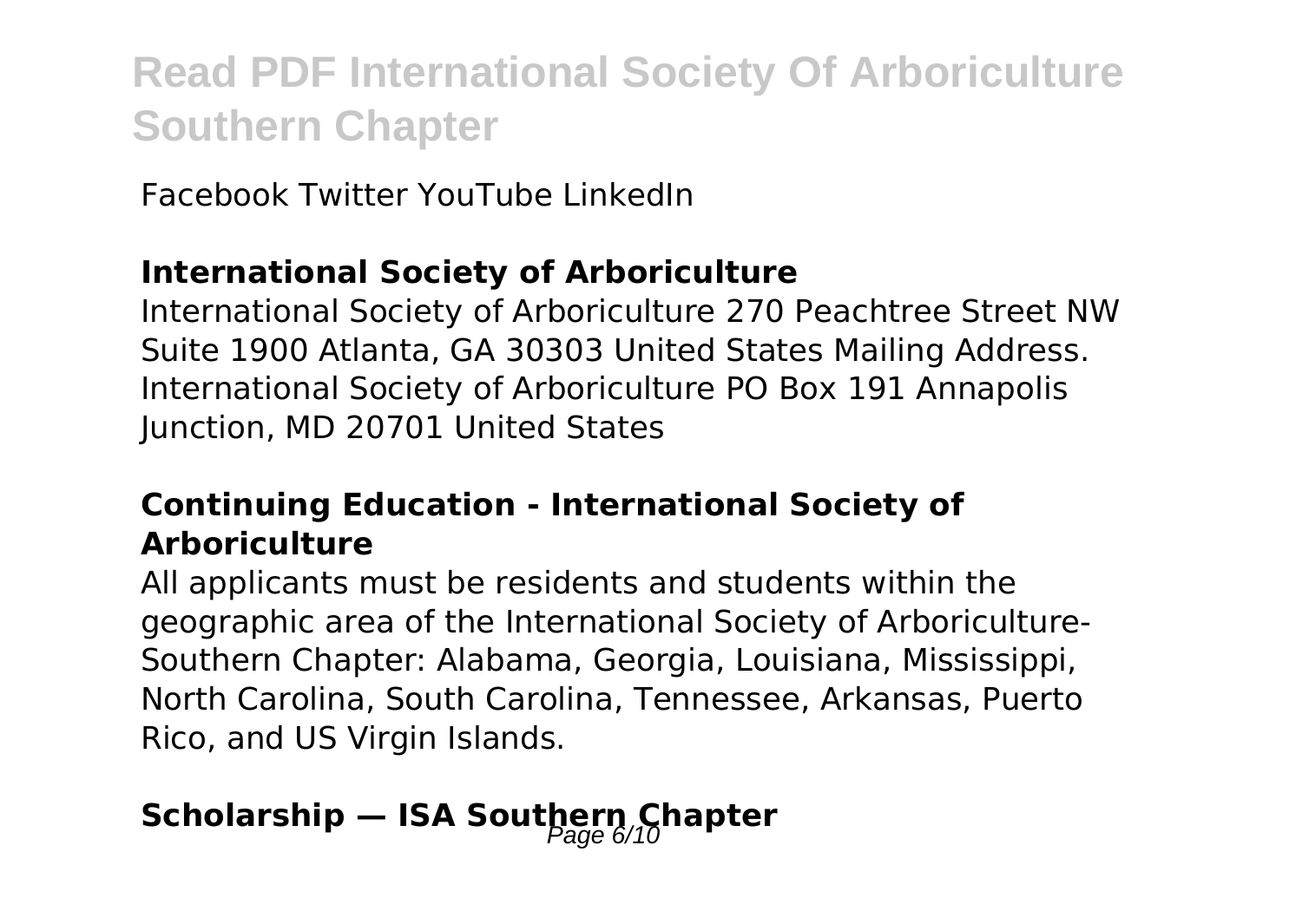The Southern Chapter of the International Society of Arboriculture is a non-profit organization comprised of members in Alabama, Arkansas, Georgia, Louisiana, Mississippi, North Carolina, South Carolina, Tennessee, and Puerto Rico and the US Virgin Islands.

#### **Southern Chapter International Society of Arboriculture ...**

Southern Chapter TEAM. Skip Kincaid, Executive Director 1609 Missouri Ave, St Louis, MO 63104 Phone: (888) 339-TREE (8733) Email: skincaid@isasouthern.org Sarah Mitchell, Newsletter Editor Email: newsletter@isasouthern.org Connie Hilson, Conference & Trade Show Manager Email: conference@isasouthern.org

#### **Board of Directors — ISA Southern Chapter**

Our Organization Through research, technology, and education,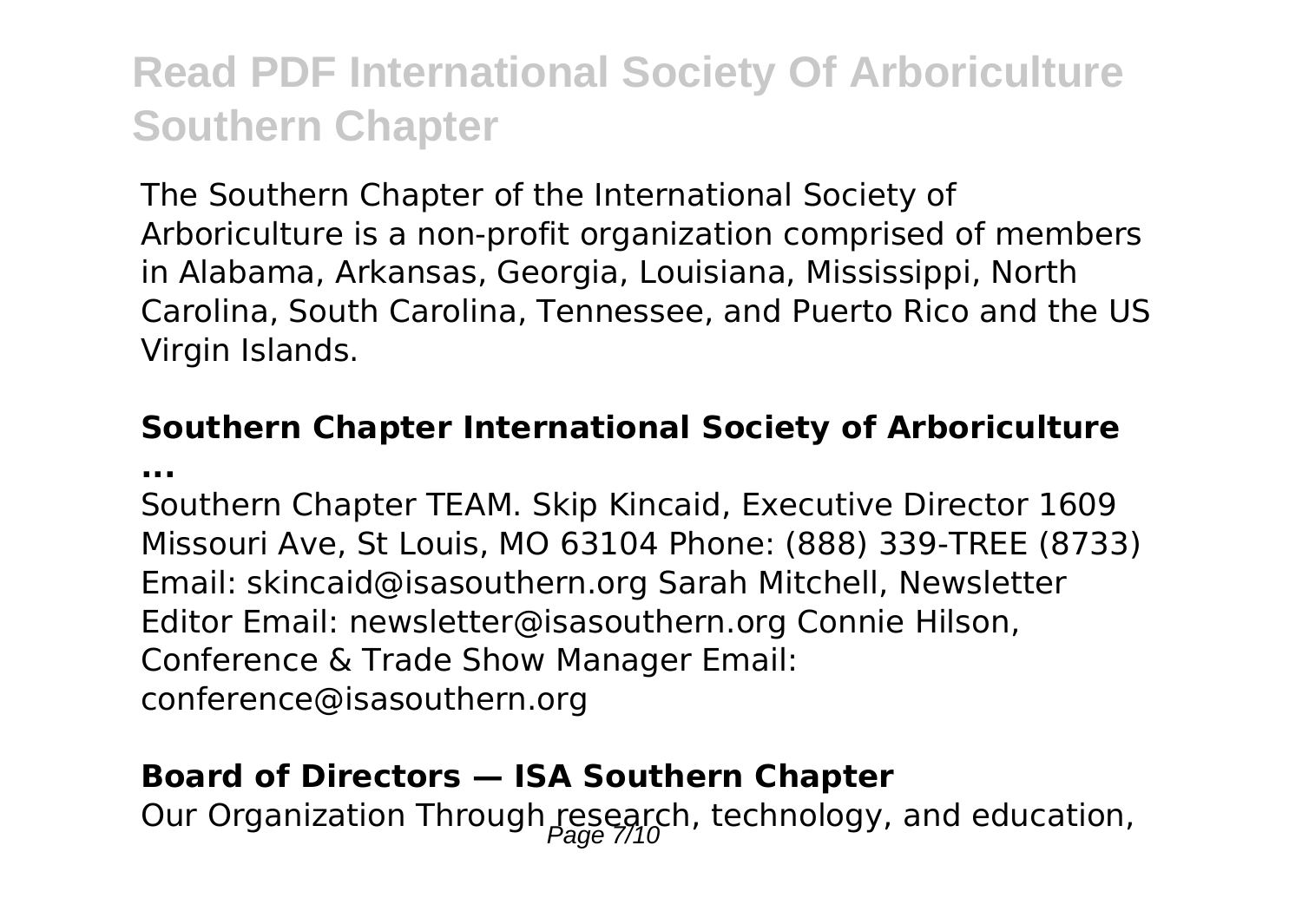the International Society of Arboriculture (ISA) promotes the professional practice of arboriculture and fosters a greater worldwide awareness of the benefits of trees. This is our passion and serves as our mission statement.

### **International Society of Arboriculture > Who We Are > Our ...**

The INTERNATIONAL SOCIETY OF ARRORICULTURE is a professional organization dedicated to continuing education for arborists, to tree care research, and to serving tree care consumers around the world.

#### **Florida Chapter International Society of Arboriculture**

The Southern Chapter of the International Society of Arboriculture is a non-profit organization comprised of members in Alabama, Arkansas, Georgia, Louisiana, Mississippi, North Carolina, South Carolina, Tennessee, and Puerto Rico and the US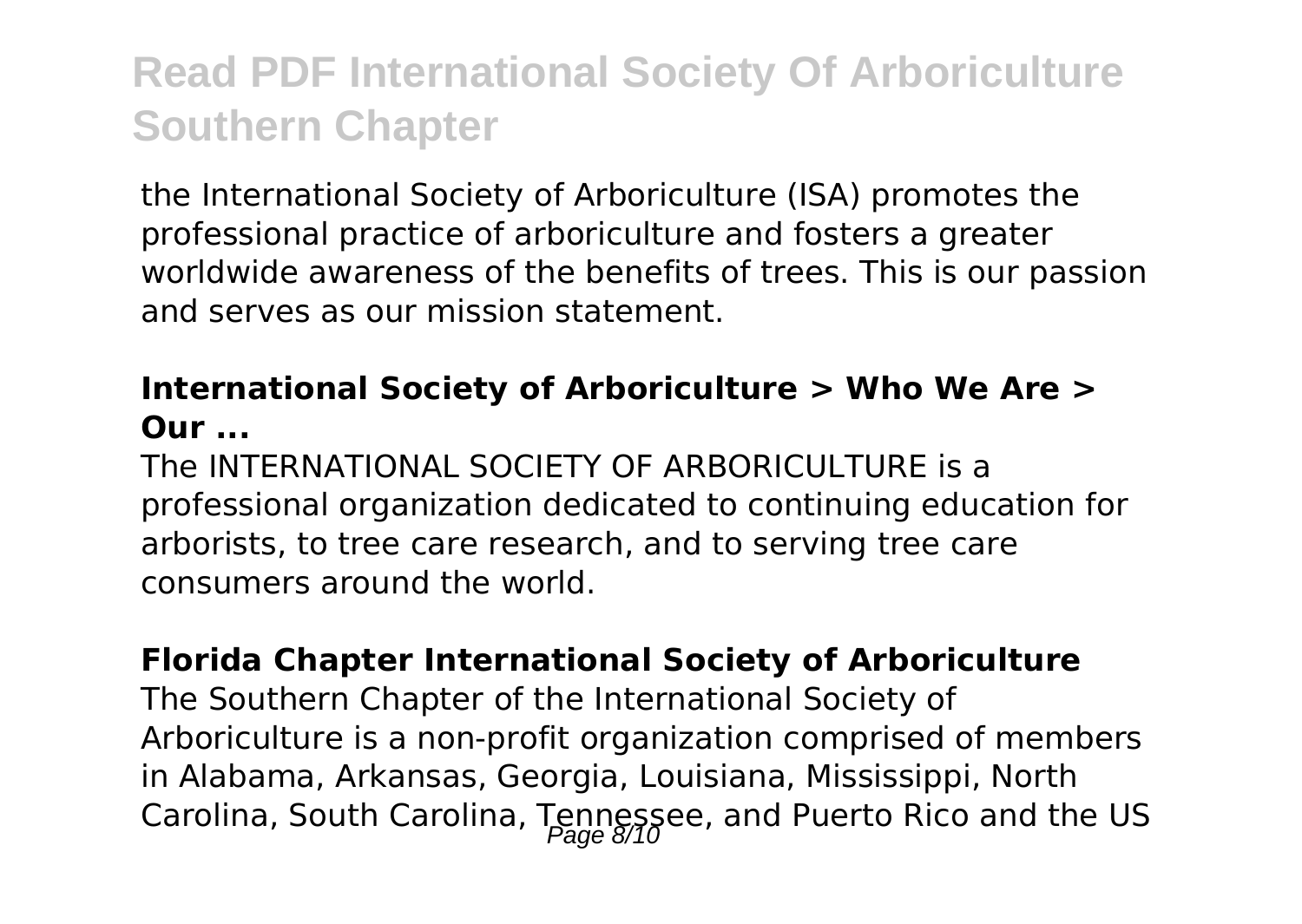Virgin Islands.

### **International Society of Arboriculture: Southern Chapter**

The Western Chapter of the International Society of Arboriculture was formed in 1934. It is a nonprofit corporation comprised of over 4000 persons in Arizona, California, Hawaii and Nevada engaged or interested in the practice of arboriculture. Contact info. 31910 Country Club Dr.

### **TRAQ - Los Angeles - Western Chapter International Society ...**

The Western Chapter of the International Society of Arboriculture was formed in 1934. It is a nonprofit corporation comprised of over 4000 persons in Arizona, California, Hawaii and Nevada engaged or interested in the practice of arboriculture. Contact info. 31910 Country Club Dr.